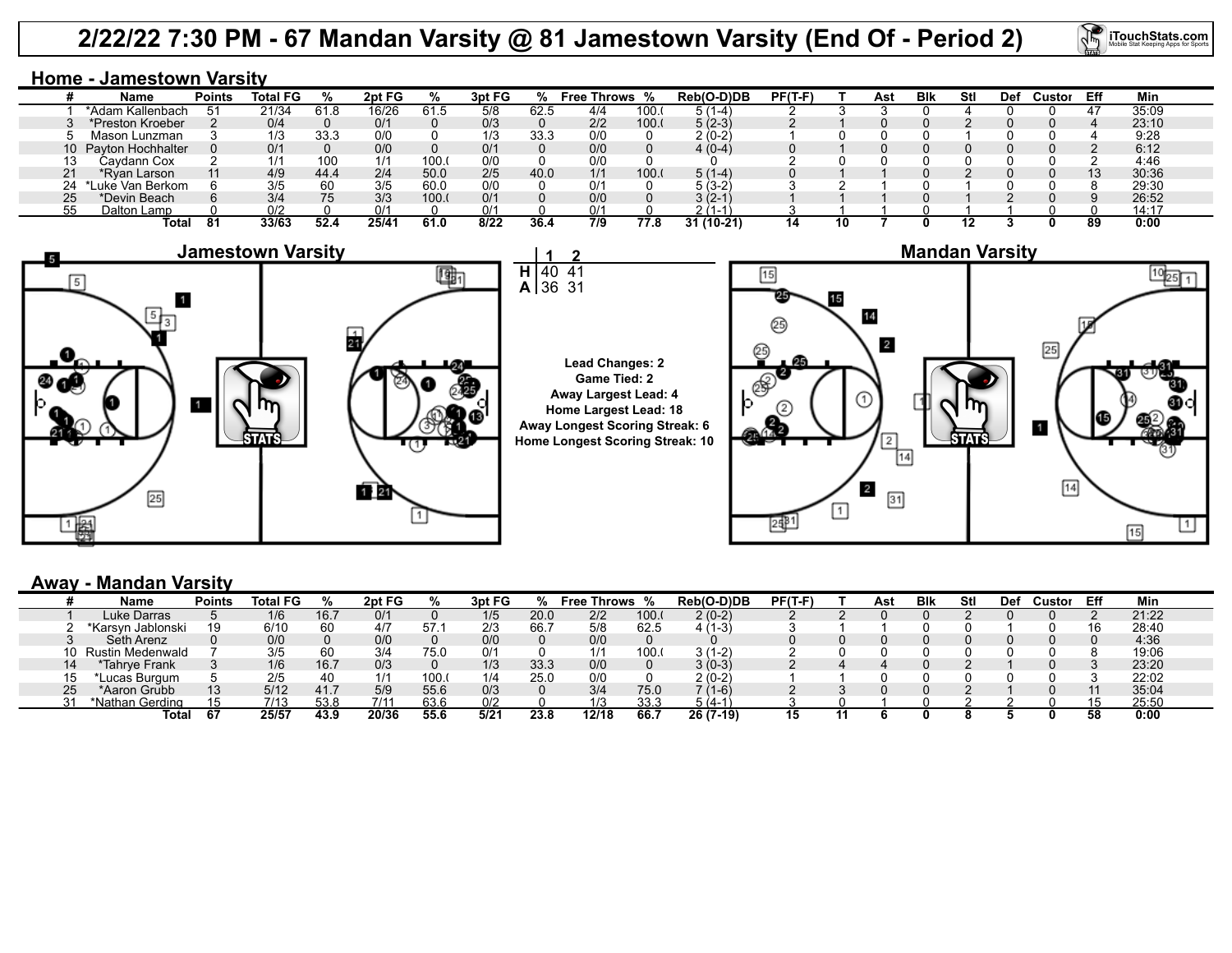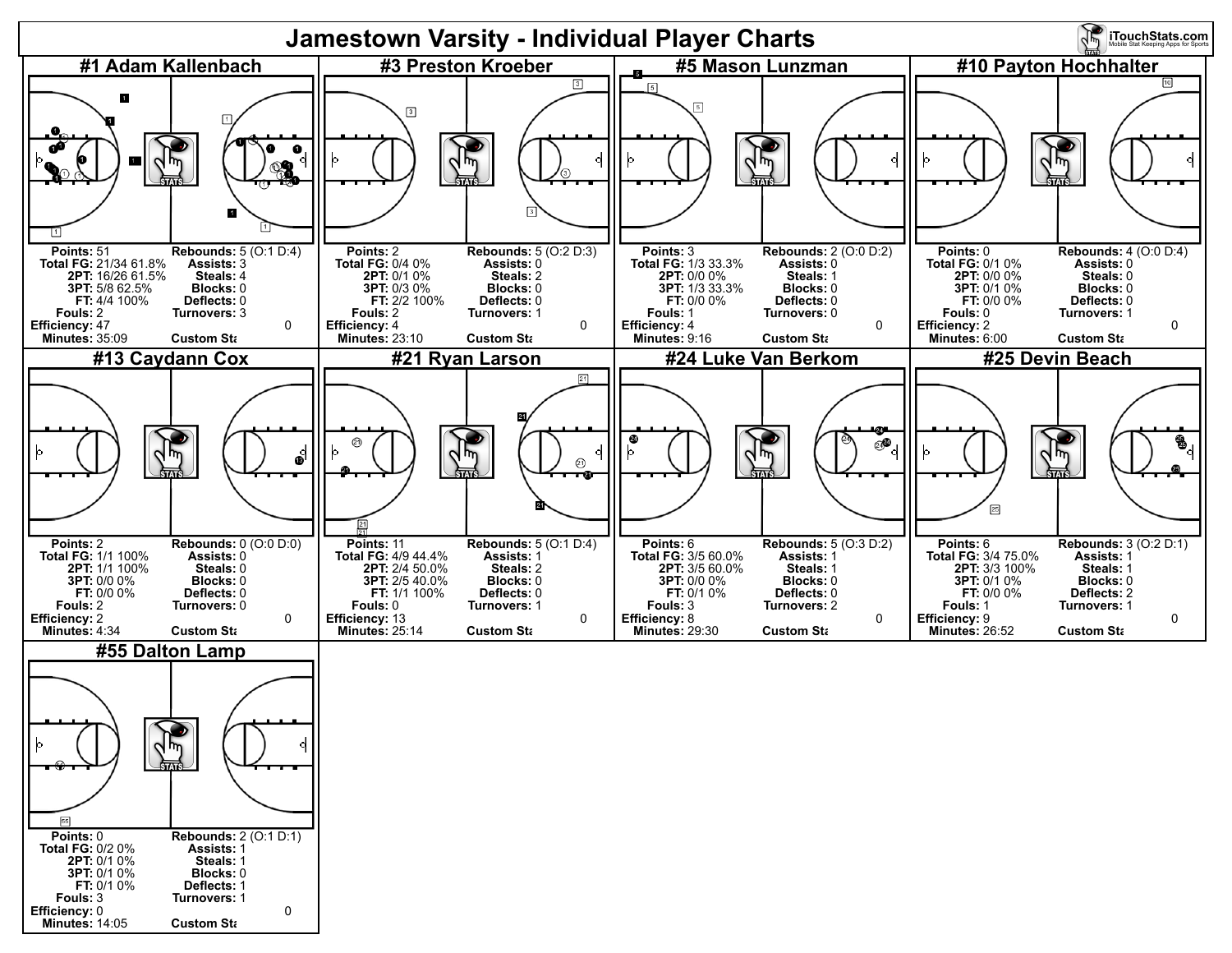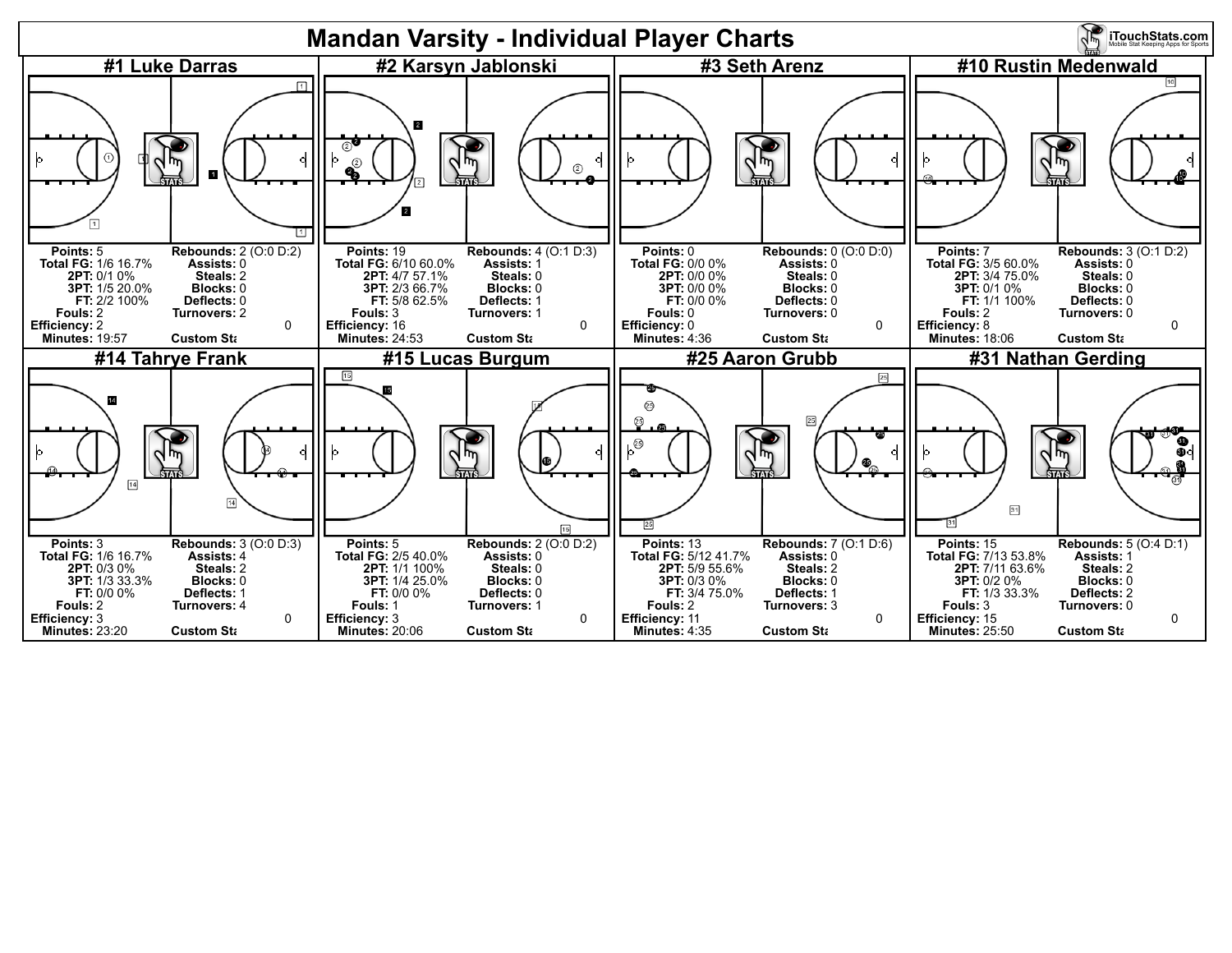| Jamestown varsity |  |
|-------------------|--|
| Mandan Varsity    |  |

|          |                          | Period - 1                           |                                            |
|----------|--------------------------|--------------------------------------|--------------------------------------------|
| Score    | Time                     | Stat                                 | Player                                     |
|          | 18:00 - P1               | Starter                              | #1 Adam Kallenbach                         |
|          | 18:00 - P1               | Subbed In                            | #1 Adam Kallenbach                         |
|          | 18:00 - P1               | Starter                              | #3 Preston Kroeber                         |
|          | 18:00 - P1               | Subbed In                            | #3 Preston Kroeber                         |
|          | 18:00 - P1               | Starter<br>Subbed In                 | #21 Ryan Larson                            |
|          | 18:00 - P1<br>18:00 - P1 | Starter                              | #21 Ryan Larson<br>#24 Luke Van Berkom     |
|          | 18:00 - P1               | Subbed In                            | #24 Luke Van Berkom                        |
|          | 18:00 - P1               | Starter                              | #25 Devin Beach                            |
|          | 18:00 - P1               | Subbed In                            | #25 Devin Beach                            |
|          | 18:00 - P1               | Starter                              | #2 Karsyn Jablonski                        |
|          | 18:00 - P1               | Subbed In                            | #2 Karsyn Jablonski                        |
|          | 18:00 - P1               | Starter                              | #14 Tahrye Frank                           |
|          | 18:00 - P1<br>18:00 - P1 | Subbed In<br>Starter                 | #14 Tahrye Frank<br>#15 Lucas Burgum       |
|          | 18:00 - P1               | Subbed In                            | #15 Lucas Burgum                           |
|          | 18:00 - P1               | Starter                              | #25 Aaron Grubb                            |
|          | 18:00 - P1               | Subbed In                            | #25 Aaron Grubb                            |
|          | 18:00 - P1               | Starter                              | #31 Nathan Gerding                         |
|          | 18:00 - P1               | Subbed In                            | #31 Nathan Gerding                         |
|          | 17:59 - P1<br>17:34 - P1 | Gains Ball Possession<br>Deflection  | Jamestown Varsity<br>#25 Devin Beach       |
| $0 - 2$  | 17:08 - P1               | Made 2pt Shot                        | #31 Nathan Gerding                         |
|          | 16:39 - P1               | Missed 3pt Shot                      | #3 Preston Kroeber                         |
|          | 16:38 - P1               | Defensive Rebound                    | #14 Tahrye Frank                           |
| $0 - 4$  | $16:16 - P1$             | Made 2pt Shot                        | #31 Nathan Gerding                         |
|          | 16:16 - P1               | Assist                               | #14 Tahrye Frank                           |
|          | 16:00 - P1               | Missed 3pt Shot                      | #21 Ryan Larson                            |
|          | 15:59 - P1<br>15:44 - P1 | Defensive Rebound<br>Missed 2pt Shot | #25 Aaron Grubb                            |
|          | 15:43 - P1               | Deflection                           | #31 Nathan Gerding<br>#31 Nathan Gerding   |
| 3 - 4    | 15:21 - P1               | Made 3pt Shot                        | #1 Adam Kallenbach                         |
|          | 15:21 - P1               | Assist                               | #25 Devin Beach                            |
| 3 - 6    | 15:03 - P1               | Made 2pt Shot                        | #31 Nathan Gerding                         |
|          | 15:03 - P1               | Assist                               | #14 Tahrye Frank                           |
|          | 14:47 - P1<br>14:40 - P1 | Foul                                 | #25 Aaron Grubb<br>#1 Adam Kallenbach      |
|          | 14:40 - P1               | Missed 3pt Shot<br>Defensive Rebound | #25 Aaron Grubb                            |
|          | 14:26 - P1               | Missed 2pt Shot                      | #31 Nathan Gerding                         |
|          | 14:26 - P1               | Defensive Rebound                    | #3 Preston Kroeber                         |
| $6 - 6$  | 14:07 - P1               | <b>Made 3pt Shot</b>                 | #1 Adam Kallenbach                         |
|          | 13:51 - P1               | Steal                                | #21 Ryan Larson                            |
| 8 - 6    | 13:50 - P1<br>13:45 - P1 | Turnover                             | #2 Karsyn Jablonski<br>#1 Adam Kallenbach  |
|          | 13:34 - P1               | Made 2pt Shot<br>Steal               | #3 Preston Kroeber                         |
|          | $13:33 - P1$             | Turnover                             | #25 Aaron Grubb                            |
| 10 - 6   | $13:25 - P1$             | Made 2pt Shot                        | #1 Adam Kallenbach                         |
|          | 13:25 - P1               | Foul                                 | #31 Nathan Gerding                         |
|          | 13:25 - P1               | Subbed Out                           | #3 Preston Kroeber                         |
|          | 13:25 - P1               | Subbed In                            | #5 Mason Lunzman                           |
|          | 13:25 - P1<br>13:25 - P1 | Subbed Out<br>Subbed In              | #25 Devin Beach<br>#13 Caydann Cox         |
|          | $13:25 - P1$             | Subbed Out                           | #15 Lucas Burgum                           |
|          | 13:25 - P1               | Subbed In                            | #1 Luke Darras                             |
|          | 13:25 - P1               | Subbed Out                           | #25 Aaron Grubb                            |
|          | $13:25 - P1$             | Subbed In                            | #10 Rustin Medenwald                       |
| 11 - 6   | 13:25 - P1               | Made Free Throw                      | #1 Adam Kallenbach                         |
|          | 13:20 - P1<br>13:20 - P1 | Missed 2pt Shot<br>Deflection        | #2 Karsyn Jablonski<br>#2 Karsyn Jablonski |
|          | 13:20 - P1               | Subbed Out                           | #24 Luke Van Berkom                        |
|          | 13:20 - P1               | Subbed In                            | #55 Dalton Lamp                            |
| 13 - 6   | 13:16 - P1               | Made 2pt Shot                        | #1 Adam Kallenbach                         |
|          | $13:15 - P1$             | Timeout - Half                       | Mandan Varsity                             |
|          | 12:54 - P1               | Missed 2pt Shot                      | #14 Tahrye Frank                           |
|          | 12:54 - P1               | Offensive Rebound                    | #31 Nathan Gerding                         |
|          | 12:52 - P1<br>12:52 - P1 | Missed 2pt Shot<br>Foul              | #31 Nathan Gerding<br>#13 Caydann Cox      |
| $13 - 7$ | 12:52 - P1               | Made Free Throw                      | #31 Nathan Gerding                         |
|          | 12:52 - P1               | Subbed Out                           | #21 Ryan Larson                            |
|          | 12:52 - P1               | Subbed In                            | #24 Luke Van Berkom                        |
|          | 12:52 - P1               | Missed Free Throw                    | #31 Nathan Gerding                         |
|          | 12:52 - P1               | Offensive Rebound                    | #10 Rustin Medenwald                       |
| $13 - 9$ | 12:48 - P1<br>12:47 - P1 | Made 2pt Shot<br>Foul                | #31 Nathan Gerding                         |
|          | 12:47 - P1               | Missed Free Throw                    | #13 Caydann Cox<br>#31 Nathan Gerding      |
|          | 12:47 - P1               | Defensive Rebound                    | #5 Mason Lunzman                           |
|          | 12:29 - P1               | Deflection                           | #31 Nathan Gerding                         |
|          | 12:29 - P1               | Subbed Out                           | #31 Nathan Gerding                         |

| 12:29 - P1                       | Subbed In               | #25 Aaron Grubb       |
|----------------------------------|-------------------------|-----------------------|
| 12:21 - P1                       | Steal                   | #14 Tahrye Frank      |
|                                  |                         |                       |
| 12:21 - P1                       | Turnover                | #1 Adam Kallenbach    |
| 12:11 - P1                       | Foul                    | #1 Adam Kallenbach    |
| 12:11 - P1                       | Subbed Out              | #13 Caydann Cox       |
| 12:11 - P1                       | Subbed In               | #10 Payton Hochhalter |
| 12:06 - P1                       | Foul                    | #2 Karsyn Jablonski   |
| 11:48 - P1                       | Missed 3pt Shot         | #55 Dalton Lamp       |
| 11:48 - P1                       | Defensive Rebound       | #10 Rustin Medenwald  |
| 13 - 11 11:40 - P1               | Made 2pt Shot           | #10 Rustin Medenwald  |
| 11:40 - P1                       | Assist                  | #14 Tahrye Frank      |
| 16 - 11 11:27 - P1               | Made 3pt Shot           | #5 Mason Lunzman      |
| 11:27 - P1                       | Assist                  | #1 Adam Kallenbach    |
| 11:13 - P1                       | Steal                   | #5 Mason Lunzman      |
| $11:12 - P1$                     |                         |                       |
|                                  | Turnover                | #14 Tahrye Frank      |
| 11:12 - P1                       | Foul                    | #2 Karsyn Jablonski   |
| 11:12 - P1                       | Subbed Out              | #2 Karsyn Jablonski   |
| 11:12 - P1                       | Subbed In               | #15 Lucas Burgum      |
| 11:00 - P1                       | Missed 3pt Shot         | #5 Mason Lunzman      |
| 11:00 - P1                       | Deflection              | #55 Dalton Lamp       |
| 16 - 13 10:50 - P1               | Made 2pt Shot           | #10 Rustin Medenwald  |
| 10:48 - P1                       | Foul                    | #55 Dalton Lamp       |
| 10:48 - P1                       | Subbed Out              | #10 Payton Hochhalter |
| 10:48 - P1                       | Subbed In               | #21 Ryan Larson       |
| 10:48 - P1                       | Subbed Out              | #5 Mason Lunzman      |
| 10:48 - P1                       | Subbed In               | #25 Devin Beach       |
| 16 - 14 10:48 - P1               | Made Free Throw         | #10 Rustin Medenwald  |
| 10:48 - P1                       | Subbed Out              | #14 Tahrye Frank      |
| 10:48 - P1                       | Subbed In               | #2 Karsyn Jablonski   |
| 10:41 - P1                       | Turnover                | #24 Luke Van Berkom   |
| 10:41 - P1                       | Subbed Out              | #55 Dalton Lamp       |
| 10:41 - P1                       | Subbed In               | #3 Preston Kroeber    |
| 10:30 - P1                       | Missed 3pt Shot         | #25 Aaron Grubb       |
| 10:30 - P1                       | Foul                    | #15 Lucas Burgum      |
| 19 - 14 10:16 - P1               |                         | #1 Adam Kallenbach    |
| $10:16 - P1$                     | Made 3pt Shot<br>Assist | #24 Luke Van Berkom   |
|                                  |                         |                       |
| 19 - 16 10:02 - P1               | Made 2pt Shot           | #15 Lucas Burgum      |
| 21 - 16 9:52 - P1<br>$9:39 - P1$ | Made 2pt Shot           | #1 Adam Kallenbach    |
|                                  | Missed 3pt Shot         | #15 Lucas Burgum      |
| $9:38 - P1$                      | Offensive Rebound       | #2 Karsyn Jablonski   |
| 21 - 19 9:34 - P1                | Made 3pt Shot           | #1 Luke Darras        |
| 23 - 19 9:24 - P1                | Made 2pt Shot           | #1 Adam Kallenbach    |
| $8:48 - P1$                      | Missed 3pt Shot         | #25 Aaron Grubb       |
| 8:46 - P1                        | Defensive Rebound       | #21 Ryan Larson       |
| 25 - 19 8:42 - P1                | Made 2pt Shot           | #24 Luke Van Berkom   |
| 25 - 21 8:33 - P1                | Made 2pt Shot           | #2 Karsyn Jablonski   |
| $8:32 - P1$                      | Foul                    | #24 Luke Van Berkom   |
| $8:32 - P1$                      | Subbed Out              | #15 Lucas Burgum      |
| $8:32 - P1$                      | Subbed In               | #31 Nathan Gerding    |
| 25 - 22 8:32 - P1                | Made Free Throw         | #2 Karsyn Jablonski   |
| $8:32 - P1$                      | Subbed Out              | #2 Karsyn Jablonski   |
| $8:32 - P1$                      | Subbed In               | #14 Tahrye Frank      |
| $8:19 - P1$                      | Steal                   | #31 Nathan Gerding    |
| 8:19 - P1                        | Turnover                | #3 Preston Kroeber    |
| 25 - 24 8:07 - P1                | Made 2pt Shot           | #25 Aaron Grubb       |
| $7:50 - P1$                      | Missed 2pt Shot         | #1 Adam Kallenbach    |
| $7:50 - P1$                      | Defensive Rebound       | #1 Luke Darras        |
| 7:42 - P1                        | Steal                   | #1 Adam Kallenbach    |
| $7:42 - P1$                      | Turnover                | #14 Tahrye Frank      |
| 27 - 24 7:38 - P1                | Made 2pt Shot           | #1 Adam Kallenbach    |
| $7:20 - P1$                      | Steal                   | #1 Adam Kallenbach    |
| $7:20 - P1$                      | Turnover                | #1 Luke Darras        |
| $7:17 - P1$                      | Turnover                | #21 Ryan Larson       |
| 7:17 - P1                        | Timeout - Half          | Jamestown Varsity     |
| $7:03 - P1$                      | Missed 3pt Shot         | #1 Luke Darras        |
| $7:02 - P1$                      | Offensive Rebound       | #31 Nathan Gerding    |
| 27 - 26 6:59 - P1                | Made 2pt Shot           | #31 Nathan Gerding    |
|                                  | Steal                   | #31 Nathan Gerding    |
| $6:43 - P1$                      |                         |                       |
| $6:43 - P1$                      | Timeout - Half          | Mandan Varsity        |
| $6:27 - P1$                      | Missed 3pt Shot         | #1 Luke Darras        |
| $6:26 - P1$                      | Defensive Rebound       | #1 Adam Kallenbach    |
| $6:20 - P1$                      | Missed 2pt Shot         | #1 Adam Kallenbach    |
| $6:19 - P1$                      | Offensive Rebound       | #3 Preston Kroeber    |
| $6:10 - P1$                      | Missed 2pt Shot         | #21 Ryan Larson       |
| 6:10 - P1                        | Offensive Rebound       | #24 Luke Van Berkom   |
| $6:09 - P1$                      | Steal                   | #25 Aaron Grubb       |
| $6:09 - P1$                      | Turnover                | #24 Luke Van Berkom   |
| $5:55 - P1$                      | Steal                   | #3 Preston Kroeber    |
| $5:54 - P1$                      | Turnover                | #14 Tahrye Frank      |
| 29 - 26 5:49 - P1                | Made 2pt Shot           | #21 Ryan Larson       |
| $5:18 - P1$                      | Missed 3nt Shot         | #10 Rustin Medenwald  |

|                    | Jamestown Varsity<br><b>Bold: Game Tied</b><br>Mandan Varsity<br><b>Bold Italic: Lead Change</b> |            |                      | <b>Game Log</b>    | iTouchStats.com      |                       |                   |                              |                                                                              |
|--------------------|--------------------------------------------------------------------------------------------------|------------|----------------------|--------------------|----------------------|-----------------------|-------------------|------------------------------|------------------------------------------------------------------------------|
|                    |                                                                                                  | Period - 1 |                      |                    | 12:29 - P1 Subbed In | #25 Aaron Grubb       | $5:18 - P1$       | Offensive Rebound            | #31 Nathan Gerding                                                           |
| Time<br>Score      | Stat                                                                                             |            | Player               | $12:21 - P1$       | Steal                | #14 Tahrye Frank      | $5:17 - P1$       | Subbed Out                   | #25 Devin Beach                                                              |
| 18:00 - P1         | Starter                                                                                          |            | #1 Adam Kallenbach   | 12:21 - P1         | Turnover             | #1 Adam Kallenbach    | $5:17 - P1$       | Subbed In                    | #5 Mason Lunzman                                                             |
| 18:00 - P1         | Subbed In                                                                                        |            | #1 Adam Kallenbach   | 12:11 - P1         | Foul                 | #1 Adam Kallenbach    | $5:17 - P1$       | Subbed Out                   | #3 Preston Kroeber                                                           |
| 18:00 - P1         | Starter                                                                                          |            | #3 Preston Kroeber   | $12:11 - P1$       | Subbed Out           | #13 Caydann Cox       | $5:17 - P1$       | Subbed In                    | #13 Caydann Cox                                                              |
| 18:00 - P1         | Subbed In                                                                                        |            | #3 Preston Kroeber   | 12:11 - P1         | Subbed In            | #10 Payton Hochhalter | $5:17 - P1$       | Subbed Out                   | #21 Ryan Larson                                                              |
| 18:00 - P1         | Starter                                                                                          |            | #21 Ryan Larson      | 12:06 - P1         | Foul                 | #2 Karsyn Jablonski   | $5:17 - P1$       | Subbed In                    | #55 Dalton Lamp                                                              |
| 18:00 - P1         | Subbed In                                                                                        |            | #21 Ryan Larson      | 11:48 - P1         | Missed 3pt Shot      | #55 Dalton Lamp       | $5:17 - P1$       | Subbed Out                   | #1 Luke Darras                                                               |
| 18:00 - P1         | Starter                                                                                          |            | #24 Luke Van Berkom  | $11:48 - P1$       | Defensive Rebound    | #10 Rustin Medenwald  | $5:17 - P1$       | Subbed In                    | #2 Karsyn Jablonski                                                          |
| 18:00 - P1         | Subbed In                                                                                        |            | #24 Luke Van Berkom  | 13 - 11 11:40 - P1 | Made 2pt Shot        | #10 Rustin Medenwald  | $5:17 - P1$       | Subbed Out                   | #14 Tahrye Frank                                                             |
| 18:00 - P1         | Starter                                                                                          |            | #25 Devin Beach      | 11:40 - P1         | Assist               | #14 Tahrye Frank      | $5:17 - P1$       | Subbed In                    | #15 Lucas Burgum                                                             |
| 18:00 - P1         | Subbed In                                                                                        |            | #25 Devin Beach      | 16 - 11 11:27 - P1 | Made 3pt Shot        | #5 Mason Lunzman      | $5:12 - P1$       | <b>Gains Ball Possession</b> | Mandan Varsity                                                               |
| 18:00 - P1         | Starter                                                                                          |            | #2 Karsyn Jablonski  | 11:27 - P1         | Assist               | #1 Adam Kallenbach    | $5:11 - P1$       | Missed 2pt Shot              | #25 Aaron Grubb                                                              |
| 18:00 - P1         | Subbed In                                                                                        |            | #2 Karsyn Jablonski  | $11:13 - P1$       | Steal                | #5 Mason Lunzman      | $5:11 - P1$       | Foul                         | #24 Luke Van Berkom                                                          |
| 18:00 - P1         | Starter                                                                                          |            | #14 Tahrye Frank     | $11:12 - P1$       | Turnover             | #14 Tahrye Frank      | $5:11 - P1$       | Subbed Out                   | #24 Luke Van Berkom                                                          |
| 18:00 - P1         | Subbed In                                                                                        |            | #14 Tahrye Frank     | $11:12 - P1$       | Foul                 | #2 Karsyn Jablonski   | $5:11 - P1$       | Subbed In                    | #25 Devin Beach                                                              |
| 18:00 - P1         | Starter                                                                                          |            | #15 Lucas Burgum     | $11:12 - P1$       | Subbed Out           | #2 Karsyn Jablonski   | $5:07 - P1$       | Missed 3pt Shot              | #15 Lucas Burgum                                                             |
|                    | 18:00 - P1 Subbed In                                                                             |            | #15 Lucas Burgum     | $11:12 - P1$       | Subbed In            | #15 Lucas Burgum      | $5:06 - P1$       | Offensive Rebound            | #31 Nathan Gerding                                                           |
| 18:00 - P1         | Starter                                                                                          |            | #25 Aaron Grubb      | $11:00 - P1$       | Missed 3pt Shot      | #5 Mason Lunzman      | 29 - 28 5:04 - P1 | Made 2pt Shot                | #10 Rustin Medenwald                                                         |
| 18:00 - P1         | Subbed In                                                                                        |            | #25 Aaron Grubb      | 11:00 - P1         | Deflection           | #55 Dalton Lamp       | $4:43 - P1$       | Missed 3pt Shot              | #25 Devin Beach                                                              |
| 18:00 - P1         | Starter                                                                                          |            | #31 Nathan Gerding   | 16 - 13 10:50 - P1 | Made 2pt Shot        | #10 Rustin Medenwald  | $4:43 - P1$       | Offensive Rebound            | #55 Dalton Lamp                                                              |
| 18:00 - P1         | Subbed In                                                                                        |            | #31 Nathan Gerding   | 10:48 - P1         | Foul                 | #55 Dalton Lamp       | $4:33 - P1$       | Missed 3pt Shot              | #5 Mason Lunzman                                                             |
| 17:59 - P1         | <b>Gains Ball Possession</b>                                                                     |            | Jamestown Varsity    | 10:48 - P1         | Subbed Out           | #10 Payton Hochhalter | $4:33 - P1$       | Defensive Rebound            | #25 Aaron Grubb                                                              |
| 17:34 - P1         | Deflection                                                                                       |            | #25 Devin Beach      | 10:48 - P1         | Subbed In            | #21 Ryan Larson       | $4:13 - P1$       | Steal                        | #1 Adam Kallenbach                                                           |
| $0 - 2$ 17:08 - P1 | Made 2pt Shot                                                                                    |            | #31 Nathan Gerding   | 10:48 - P1         | Subbed Out           | #5 Mason Lunzman      | $4:13 - P1$       | Turnover                     | #25 Aaron Grubb                                                              |
| 16:39 - P1         | Missed 3pt Shot                                                                                  |            | #3 Preston Kroeber   | 10:48 - P1         | Subbed In            | #25 Devin Beach       | 31 - 28 4:10 - P1 | Made 2pt Shot                | #1 Adam Kallenbach                                                           |
| 16:38 - P1         | Defensive Rebound                                                                                |            | #14 Tahrye Frank     | 16 - 14 10:48 - P1 | Made Free Throw      | #10 Rustin Medenwald  | $3:52 - P1$       | Foul                         | #25 Devin Beach                                                              |
| $0 - 4$ 16:16 - P1 | Made 2pt Shot                                                                                    |            | #31 Nathan Gerding   | $10:48 - P1$       | Subbed Out           | #14 Tahrye Frank      | $3:52 - P1$       | Subbed Out                   | #13 Caydann Cox                                                              |
| $16:16 - P1$       | Assist                                                                                           |            | #14 Tahrye Frank     | 10:48 - P1         | Subbed In            | #2 Karsyn Jablonski   | $3:52 - P1$       | Subbed In                    | #21 Ryan Larson                                                              |
| 16:00 - P1         | Missed 3pt Shot                                                                                  |            | #21 Ryan Larson      | 10:41 - P1         | Turnover             | #24 Luke Van Berkom   | 31 - 29 3:52 - P1 | Made Free Throw              | #25 Aaron Grubb                                                              |
| $15:59 - P1$       | Defensive Rebound                                                                                |            | #25 Aaron Grubb      | 10:41 - P1         | Subbed Out           | #55 Dalton Lamp       | 31 - 30 3:52 - P1 | Made Free Throw              | #25 Aaron Grubb                                                              |
| 15:44 - P1         | Missed 2pt Shot                                                                                  |            | #31 Nathan Gerding   | 10:41 - P1         | Subbed In            | #3 Preston Kroeber    | $3:50 - P1$       | Foul                         | #10 Rustin Medenwald                                                         |
| 15:43 - P1         | Deflection                                                                                       |            | #31 Nathan Gerding   | 10:30 - P1         | Missed 3pt Shot      | #25 Aaron Grubb       | 33 - 30 3:37 - P1 | Made 2pt Shot                | #1 Adam Kallenbach                                                           |
| $3 - 4$ 15:21 - P1 | Made 3pt Shot                                                                                    |            | #1 Adam Kallenbach   | $10:30 - P1$       | Foul                 | #15 Lucas Burgum      | $3:25 - P1$       | Subbed Out                   | #10 Rustin Medenwald                                                         |
| 15:21 - P1         | Assist                                                                                           |            | #25 Devin Beach      | 19 - 14 10:16 - P1 | Made 3pt Shot        | #1 Adam Kallenbach    | $3:25 - P1$       | Subbed In                    | #14 Tahrye Frank                                                             |
| $3 - 6$ 15:03 - P1 | Made 2pt Shot                                                                                    |            | #31 Nathan Gerding   | $10:16 - P1$       | Assist               | #24 Luke Van Berkom   | $3:24 - P1$       | Gains Ball Possession        | Jamestown Varsity                                                            |
| $15:03 - P1$       | Assist                                                                                           |            | #14 Tahrye Frank     | 19 - 16 10:02 - P1 | Made 2pt Shot        | #15 Lucas Burgum      | $3:13 - P1$       | Missed 2pt Shot              | #55 Dalton Lamp                                                              |
| 14:47 - P1         | Foul                                                                                             |            | #25 Aaron Grubb      | 21 - 16 9:52 - P1  | Made 2pt Shot        | #1 Adam Kallenbach    | $3:13 - P1$       | Defensive Rebound            | #15 Lucas Burgum                                                             |
| 14:40 - P1         | Missed 3pt Shot                                                                                  |            | #1 Adam Kallenbach   | $9:39 - P1$        | Missed 3pt Shot      | #15 Lucas Burgum      | 33 - 32 2:53 - P1 | Made 2pt Shot                | #31 Nathan Gerding                                                           |
| 14:40 - P1         | Defensive Rebound                                                                                |            | #25 Aaron Grubb      | $9:38 - P1$        | Offensive Rebound    | #2 Karsyn Jablonski   | $2:52 - P1$       | Assist                       | #14 Tahrye Frank                                                             |
| 14:26 - P1         | Missed 2pt Shot                                                                                  |            | #31 Nathan Gerding   | 21 - 19 9:34 - P1  | Made 3pt Shot        | #1 Luke Darras        | 36 - 32 2:43 - P1 | Made 3pt Shot                | #1 Adam Kallenbach                                                           |
| 14:26 - P1         | Defensive Rebound                                                                                |            | #3 Preston Kroeber   | 23 - 19 9:24 - P1  | Made 2pt Shot        | #1 Adam Kallenbach    | 36 - 34 2:23 - P1 | Made 2pt Shot                | #31 Nathan Gerding                                                           |
| $6 - 6$ 14:07 P1   | Made 3pt Shot                                                                                    |            | #1 Adam Kallenbach   | $8:48 - P1$        | Missed 3pt Shot      | #25 Aaron Grubb       | $2:21 - P1$       | Timeout - Full               | Jamestown Varsity                                                            |
| 13:51 - P1         | Steal                                                                                            |            | #21 Ryan Larson      | $8:46 - P1$        | Defensive Rebound    | #21 Ryan Larson       | $2:04 - P1$       | Missed 2pt Shot              | #1 Adam Kallenbach                                                           |
| $13:50 - P1$       | Turnover                                                                                         |            | #2 Karsyn Jablonski  | 25 - 19 8:42 - P1  | Made 2pt Shot        | #24 Luke Van Berkom   | $2:03 - P1$       | Defensive Rebound            | #2 Karsyn Jablonski                                                          |
| $8 - 6$ 13:45 - P1 | <b>Made 2pt Shot</b>                                                                             |            | #1 Adam Kallenbach   | 25 - 21 8:33 - P1  | Made 2pt Shot        | #2 Karsyn Jablonski   | 36 - 36 1:53 - P1 | <b>Made 2pt Shot</b>         | #25 Aaron Grubb                                                              |
| 13:34 - P1         | Steal                                                                                            |            | #3 Preston Kroeber   | $8:32 - P1$        | Foul                 | #24 Luke Van Berkom   | $1:53 - P1$       | Assist                       | #31 Nathan Gerding                                                           |
| $13:33 - P1$       | Turnover                                                                                         |            | #25 Aaron Grubb      | $8:32 - P1$        | Subbed Out           | #15 Lucas Burgum      | $1:40 - P1$       | Foul                         | #14 Tahrye Frank                                                             |
| 10 - 6 13:25 - P1  | Made 2pt Shot                                                                                    |            | #1 Adam Kallenbach   | $8:32 - P1$        | Subbed In            | #31 Nathan Gerding    | $1:40 - P1$       | Subbed Out                   | #2 Karsyn Jablonski                                                          |
| $13:25 - P1$       | Foul                                                                                             |            | #31 Nathan Gerding   | 25 - 22 8:32 - P1  | Made Free Throw      | #2 Karsyn Jablonski   | $1:40 - P1$       | Subbed In                    | #10 Rustin Medenwald                                                         |
| 13:25 - P1         | Subbed Out                                                                                       |            | #3 Preston Kroeber   | $8:32 - P1$        | Subbed Out           | #2 Karsyn Jablonski   | $1:40 - P1$       | Missed Free Throw            | #55 Dalton Lamp                                                              |
| 13:25 - P1         | Subbed In                                                                                        |            | #5 Mason Lunzman     | $8:32 - P1$        | Subbed In            | #14 Tahrye Frank      | $1:40 - P1$       | Defensive Rebound            | #31 Nathan Gerding                                                           |
| 13:25 - P1         | Subbed Out                                                                                       |            | #25 Devin Beach      | $8:19 - P1$        | Steal                | #31 Nathan Gerding    | $1:32 - P1$       | Deflection                   | #25 Aaron Grubb                                                              |
| 13:25 - P1         | Subbed In                                                                                        |            | #13 Caydann Cox      | $8:19 - P1$        | Turnover             | #3 Preston Kroeber    | $1:32 - P1$       | Subbed Out                   | #5 Mason Lunzman                                                             |
| $13:25 - P1$       | Subbed Out                                                                                       |            | #15 Lucas Burgum     | 25 - 24 8:07 - P1  | Made 2pt Shot        | #25 Aaron Grubb       | $1:32 - P1$       | Subbed In                    | #3 Preston Kroeber                                                           |
| $13:25 - P1$       | Subbed In                                                                                        |            | #1 Luke Darras       | $7:50 - P1$        | Missed 2pt Shot      | #1 Adam Kallenbach    | 38 - 36 1:25 - P1 | Made 2pt Shot                | #1 Adam Kallenbach                                                           |
| 13:25 - P1         | Subbed Out                                                                                       |            | #25 Aaron Grubb      | 7:50 - P1          | Defensive Rebound    | #1 Luke Darras        | $0:58 - P1$       | Steal                        | #1 Adam Kallenbach                                                           |
| $13:25 - P1$       | Subbed In                                                                                        |            | #10 Rustin Medenwald | 7:42 - P1          | Steal                | #1 Adam Kallenbach    | $0:58 - P1$       | Turnover                     | #14 Tahrye Frank                                                             |
| 11 - 6 13:25 - P1  | Made Free Throw                                                                                  |            | #1 Adam Kallenbach   | $7:42 - P1$        | Turnover             | #14 Tahrye Frank      | $0:43 - P1$       | Missed 3pt Shot              | #21 Ryan Larson                                                              |
|                    | 13:20 - P1 Missed 2pt Shot                                                                       |            | #2 Karsyn Jablonski  | 27 - 24 7:38 - P1  | Made 2pt Shot        | #1 Adam Kallenbach    | $0:42 - P1$       | Defensive Rebound            | #15 Lucas Burgum                                                             |
|                    | 13:20 - P1 Deflection                                                                            |            | #2 Karsyn Jablonski  | $7:20 - P1$        | Steal                | #1 Adam Kallenbach    | $0:18 - P1$       | Missed 2pt Shot              | #14 Tahrye Frank                                                             |
|                    | 13:20 - P1 Subbed Out                                                                            |            | #24 Luke Van Berkom  | $7:20 - P1$        | Turnover             | #1 Luke Darras        | $0:18 - P1$       | Defensive Rebound            | #21 Ryan Larson                                                              |
|                    | 13:20 - P1 Subbed In                                                                             |            | #55 Dalton Lamp      | $7:17 - P1$        | Turnover             | #21 Ryan Larson       | $0:13 - P1$       | Foul                         | #14 Tahrye Frank                                                             |
| 13 - 6 13:16 - P1  | Made 2pt Shot                                                                                    |            | #1 Adam Kallenbach   | $7:17 - P1$        | Timeout - Half       | Jamestown Varsity     | 39 - 36 0:13 - P1 | Made Free Throw              | #3 Preston Kroeber                                                           |
|                    | 13:15 - P1 Timeout - Half                                                                        |            | Mandan Varsity       | $7:03 - P1$        | Missed 3pt Shot      | #1 Luke Darras        | $0:13 - P1$       | Subbed Out                   | #10 Rustin Medenwald                                                         |
|                    | 12:54 - P1 Missed 2pt Shot                                                                       |            | #14 Tahrye Frank     | $7:02 - P1$        | Offensive Rebound    | #31 Nathan Gerding    | $0:13 - P1$       | Subbed In                    | #2 Karsyn Jablonski                                                          |
|                    | 12:54 - P1 Offensive Rebound                                                                     |            | #31 Nathan Gerding   | 27 - 26 6:59 - P1  | Made 2pt Shot        | #31 Nathan Gerding    | 40 - 36 0:06 - P1 | Made Free Throw              | #3 Preston Kroeber                                                           |
|                    | 12:52 - P1 Missed 2pt Shot                                                                       |            | #31 Nathan Gerding   | $6:43 - P1$        | Steal                | #31 Nathan Gerding    | $0:06 - P1$       | Subbed Out                   | #31 Nathan Gerding                                                           |
| 12:52 - P1 Foul    |                                                                                                  |            | #13 Caydann Cox      | $6:43 - P1$        | Timeout - Half       | <b>Mandan Varsity</b> | $0:06 - P1$       | Subbed In                    | #1 Luke Darras                                                               |
| 13 - 7 12:52 - P1  | Made Free Throw                                                                                  |            | #31 Nathan Gerding   | $6:27 - P1$        | Missed 3pt Shot      | #1 Luke Darras        | $0:01 - P1$       | Missed 3pt Shot              | #14 Tahrye Frank                                                             |
| 12:52 - P1         | Subbed Out                                                                                       |            | #21 Ryan Larson      | $6:26 - P1$        | Defensive Rebound    | #1 Adam Kallenbach    |                   |                              | Points: 36 FG: 15/22 3PT: 1/9 FT: 5/7 Reb: 16 (O:6 D:10) Fouls 8 Turnovers 8 |
|                    | 12:52 - P1 Subbed In                                                                             |            | #24 Luke Van Berkom  | $6:20 - P1$        | Missed 2pt Shot      | #1 Adam Kallenbach    |                   |                              | Points: 40 FG: 16/21 3PT: 5/13 FT: 3/4 Reb: 8 (0:3 D:5) Fouls 7 Turnovers 5  |
|                    | 12:52 - P1 Missed Free Throw                                                                     |            | #31 Nathan Gerding   | $6:19 - P1$        | Offensive Rebound    | #3 Preston Kroeber    |                   |                              |                                                                              |
| 12:52 - P1         | Offensive Rebound                                                                                |            | #10 Rustin Medenwald | $6:10 - P1$        | Missed 2pt Shot      | #21 Ryan Larson       |                   | Period - 2                   |                                                                              |
|                    | 13 - 9 12:48 - P1 Made 2pt Shot                                                                  |            | #31 Nathan Gerding   | $6:10 - P1$        | Offensive Rebound    | #24 Luke Van Berkom   | Time<br>Score     | <b>Stat</b>                  | Player                                                                       |
| 12:47 - P1 Foul    |                                                                                                  |            | #13 Caydann Cox      | $6:09 - P1$        | Steal                | #25 Aaron Grubb       | 18:00 - P2        | <b>Gains Ball Possession</b> | Mandan Varsity                                                               |
|                    | 12:47 - P1 Missed Free Throw                                                                     |            | #31 Nathan Gerding   | $6:09 - P1$        | Turnover             | #24 Luke Van Berkom   | 18:00 - P2        | Subbed Out                   | #1 Luke Darras                                                               |
| 12:47 - P1         | Defensive Rebound                                                                                |            | #5 Mason Lunzman     | $5:55 - P1$        | Steal                | #3 Preston Kroeber    | 18:00 - P2        | Subbed In                    | #31 Nathan Gerding                                                           |
| 12:29 - P1         | Deflection                                                                                       |            | #31 Nathan Gerding   | $5:54 - P1$        | Turnover             | #14 Tahrye Frank      |                   | 18:00 - P2 Subbed Out        | #55 Dalton Lamp                                                              |
|                    | 12:29 - P1 Subbed Out                                                                            |            | #31 Nathan Gerding   | 29 - 26 5:49 - P1  | Made 2pt Shot        | #21 Ryan Larson       |                   | 18:00 - P2 Subbed In         | #24 Luke Van Berkom                                                          |
|                    |                                                                                                  |            |                      | $5:18 - P1$        | Missed 3pt Shot      | #10 Rustin Medenwald  |                   |                              |                                                                              |

|       |                                  | 18:00 - P2 Subbed Out                                                                                                                                       | #1 Luke Darras                             |
|-------|----------------------------------|-------------------------------------------------------------------------------------------------------------------------------------------------------------|--------------------------------------------|
|       | 18:00 - P2                       | Gains Ball Possession                                                                                                                                       | Mandan Varsity                             |
| Score | Time                             | Period - 2<br><b>Stat</b>                                                                                                                                   | Player                                     |
|       |                                  |                                                                                                                                                             |                                            |
|       |                                  | Points: 36 FG: 15/22 3PT: 1/9 FT: 5/7 Reb: 16 (O:6 D:10) Fouls 8 Turnovers 8<br>Points: 40 FG: 16/21 3PT: 5/13 FT: 3/4 Reb: 8 (O:3 D:5) Fouls 7 Turnovers 5 |                                            |
|       | $0:01 - P1$                      | Missed 3pt Shot                                                                                                                                             | #14 Tahrye Frank                           |
|       | $0:06 - P1$                      | Subbed In                                                                                                                                                   | #1 Luke Darras                             |
|       | $0:06 - P1$                      | Subbed Out                                                                                                                                                  | #31 Nathan Gerding                         |
|       | $0:13 - P1$<br>40 - 36 0:06 - P1 | Subbed In<br>Made Free Throw                                                                                                                                | #2 Karsyn Jablonski<br>#3 Preston Kroeber  |
|       | $0:13 - P1$                      | Subbed Out                                                                                                                                                  | #10 Rustin Medenwald                       |
|       | 39 - 36 0:13 - P1                | Made Free Throw                                                                                                                                             | #3 Preston Kroeber                         |
|       | 0:18 - P1<br>$0:13 - P1$         | Defensive Rebound<br>Foul                                                                                                                                   | #21 Ryan Larson<br>#14 Tahrye Frank        |
|       | $0:18 - P1$                      | Missed 2pt Shot                                                                                                                                             | #14 Tahrye Frank                           |
|       | 0:42 - P1                        | Defensive Rebound                                                                                                                                           | #15 Lucas Burgum                           |
|       | $0:43 - P1$                      | Missed 3pt Shot                                                                                                                                             | #21 Ryan Larson                            |
|       | $0:58 - P1$                      | Turnover                                                                                                                                                    | #14 Tahrye Frank                           |
|       | $0:58 - P1$                      | Steal                                                                                                                                                       | #1 Adam Kallenbach                         |
|       | $1:32 - P1$<br>38 - 36 1:25 - P1 | Subbed In<br>Made 2pt Shot                                                                                                                                  | #1 Adam Kallenbach                         |
|       | 1:32 - P1                        | Subbed Out                                                                                                                                                  | #5 Mason Lunzman<br>#3 Preston Kroeber     |
|       | $1:32 - P1$                      | Deflection                                                                                                                                                  | #25 Aaron Grubb                            |
|       | 1:40 - P1                        | Defensive Rebound                                                                                                                                           | #31 Nathan Gerding                         |
|       | $1:40 - P1$                      | Missed Free Throw                                                                                                                                           | #55 Dalton Lamp                            |
|       | 1:40 - P1                        | Subbed In                                                                                                                                                   | #10 Rustin Medenwald                       |
|       | 1:40 - P1                        | Subbed Out                                                                                                                                                  | #2 Karsyn Jablonski                        |
|       | $1:53 - P1$<br>1:40 - P1         | Assist<br>Foul                                                                                                                                              | #31 Nathan Gerding<br>#14 Tahrye Frank     |
|       | 36 - 36 1:53 - P1                | <b>Made 2pt Shot</b>                                                                                                                                        | #25 Aaron Grubb                            |
|       | $2:03 - P1$                      | Defensive Rebound                                                                                                                                           | #2 Karsyn Jablonski                        |
|       | 2:04 - P1                        | Missed 2pt Shot                                                                                                                                             | #1 Adam Kallenbach                         |
|       | $2:21 - P1$                      | Timeout - Full                                                                                                                                              | Jamestown Varsity                          |
|       | 36 - 34 2:23 - P1                | Made 3pt Shot<br>Made 2pt Shot                                                                                                                              | #31 Nathan Gerding                         |
|       | $2:52 - P1$<br>36 - 32 2:43 - P1 | <b>Assist</b>                                                                                                                                               | #14 Tahrye Frank<br>#1 Adam Kallenbach     |
|       | 33 - 32 2:53 - P1                | Made 2pt Shot                                                                                                                                               | #31 Nathan Gerding                         |
|       | $3:13 - P1$                      | Defensive Rebound                                                                                                                                           | #15 Lucas Burgum                           |
|       | $3:13 - P1$                      | Missed 2pt Shot                                                                                                                                             | #55 Dalton Lamp                            |
|       | $3:24 - P1$                      | Gains Ball Possession                                                                                                                                       | Jamestown Varsity                          |
|       | $3:25 - P1$                      | Subbed In                                                                                                                                                   | #14 Tahrye Frank                           |
|       | 33 - 30 3:37 - P1<br>$3:25 - P1$ | Made 2pt Shot<br>Subbed Out                                                                                                                                 | #1 Adam Kallenbach<br>#10 Rustin Medenwald |
|       | $3:50 - P1$                      | Foul                                                                                                                                                        | #10 Rustin Medenwald                       |
|       | 31 - 30 3:52 - P1                | Made Free Throw                                                                                                                                             | #25 Aaron Grubb                            |
|       | 31 - 29 3:52 - P1                | Made Free Throw                                                                                                                                             | #25 Aaron Grubb                            |
|       | $3:52 - P1$                      | Subbed In                                                                                                                                                   | #21 Ryan Larson                            |
|       | $3:52 - P1$                      | Subbed Out                                                                                                                                                  | #13 Caydann Cox                            |
|       | $3:52 - P1$                      | Foul                                                                                                                                                        | #25 Devin Beach                            |
|       | $4:13 - P1$<br>31 - 28 4:10 - P1 | Turnover<br>Made 2pt Shot                                                                                                                                   | #25 Aaron Grubb<br>#1 Adam Kallenbach      |
|       | $4:13 - P1$                      | Steal                                                                                                                                                       | #1 Adam Kallenbach                         |
|       | $4:33 - P1$                      | Defensive Rebound                                                                                                                                           | #25 Aaron Grubb                            |
|       | $4:33 - P1$                      | Missed 3pt Shot                                                                                                                                             | #5 Mason Lunzman                           |
|       | 4:43 - P1                        | Offensive Rebound                                                                                                                                           | #55 Dalton Lamp                            |
|       | 4:43 - P1                        | Missed 3pt Shot                                                                                                                                             | #25 Devin Beach                            |
|       | $5:06 - P1$<br>29 - 28 5:04 - P1 | Offensive Rebound<br>Made 2pt Shot                                                                                                                          | #31 Nathan Gerding<br>#10 Rustin Medenwald |
|       | $5:07 - P1$                      | Missed 3pt Shot                                                                                                                                             | #15 Lucas Burgum                           |
|       | 5:11 - P1                        | Subbed In                                                                                                                                                   | #25 Devin Beach                            |
|       | 5:11 - P1                        | Subbed Out                                                                                                                                                  | #24 Luke Van Berkom                        |
|       | 5:11 - P1                        | Foul                                                                                                                                                        | #24 Luke Van Berkom                        |
|       | 5:12 - P1<br>$5:11 - P1$         | Missed 2pt Shot                                                                                                                                             | Mandan Varsity<br>#25 Aaron Grubb          |
|       | $5:17 - P1$                      | Subbed In<br><b>Gains Ball Possession</b>                                                                                                                   | #15 Lucas Burgum                           |
|       | 5:17 - P1                        | Subbed Out                                                                                                                                                  | #14 Tahrye Frank                           |
|       | $5:17 - P1$                      | Subbed In                                                                                                                                                   | #2 Karsyn Jablonski                        |
|       | $5:17 - P1$                      | Subbed Out                                                                                                                                                  | #1 Luke Darras                             |
|       | 5:17 - P1<br>5:17 - P1           | Subbed Out<br>Subbed In                                                                                                                                     | #21 Ryan Larson<br>#55 Dalton Lamp         |
|       | $5:17 - P1$                      | Subbed In                                                                                                                                                   | #13 Caydann Cox                            |
|       | $5:17 - P1$                      | Subbed Out                                                                                                                                                  | #3 Preston Kroeber                         |
|       | 5:17 - P1                        | Subbed In                                                                                                                                                   | #5 Mason Lunzman                           |
|       | 5:18 - P1<br>5:17 - P1           | Offensive Rebound<br>Subbed Out                                                                                                                             | #31 Nathan Gerding<br>#25 Devin Beach      |
|       |                                  |                                                                                                                                                             |                                            |
|       |                                  |                                                                                                                                                             | <b>STATS</b>                               |